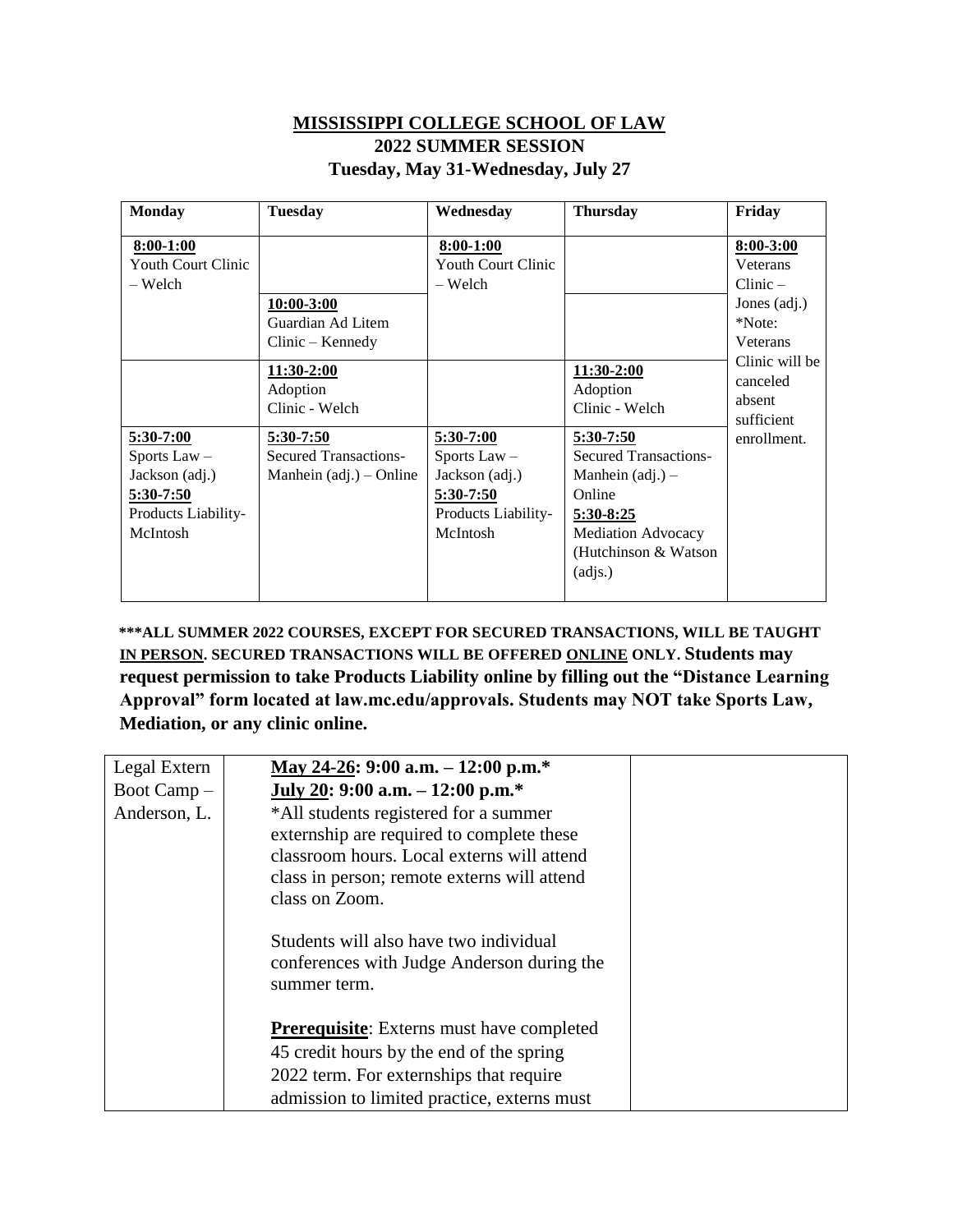have completed 60 credit hours by the end of the spring 2022 term.

# **FINAL EXAM SCHEDULE**

#### **Thursday, July 28 – 9:00 a.m.**

Secured Transactions

**Friday, July 29 – 9:00 a.m.** Products Liability Sports Law

Take Home Exams – Adoption Clinic & Youth Court

**NOTE: Unless an exam is designated as a take-home exam, all exams, including the Secured Transactions exam, will be administered in person on campus. Students must be on campus to take any exam that is not designated as a take-home exam.** 

### **SUMMER 2022 ACADEMIC CALENDAR**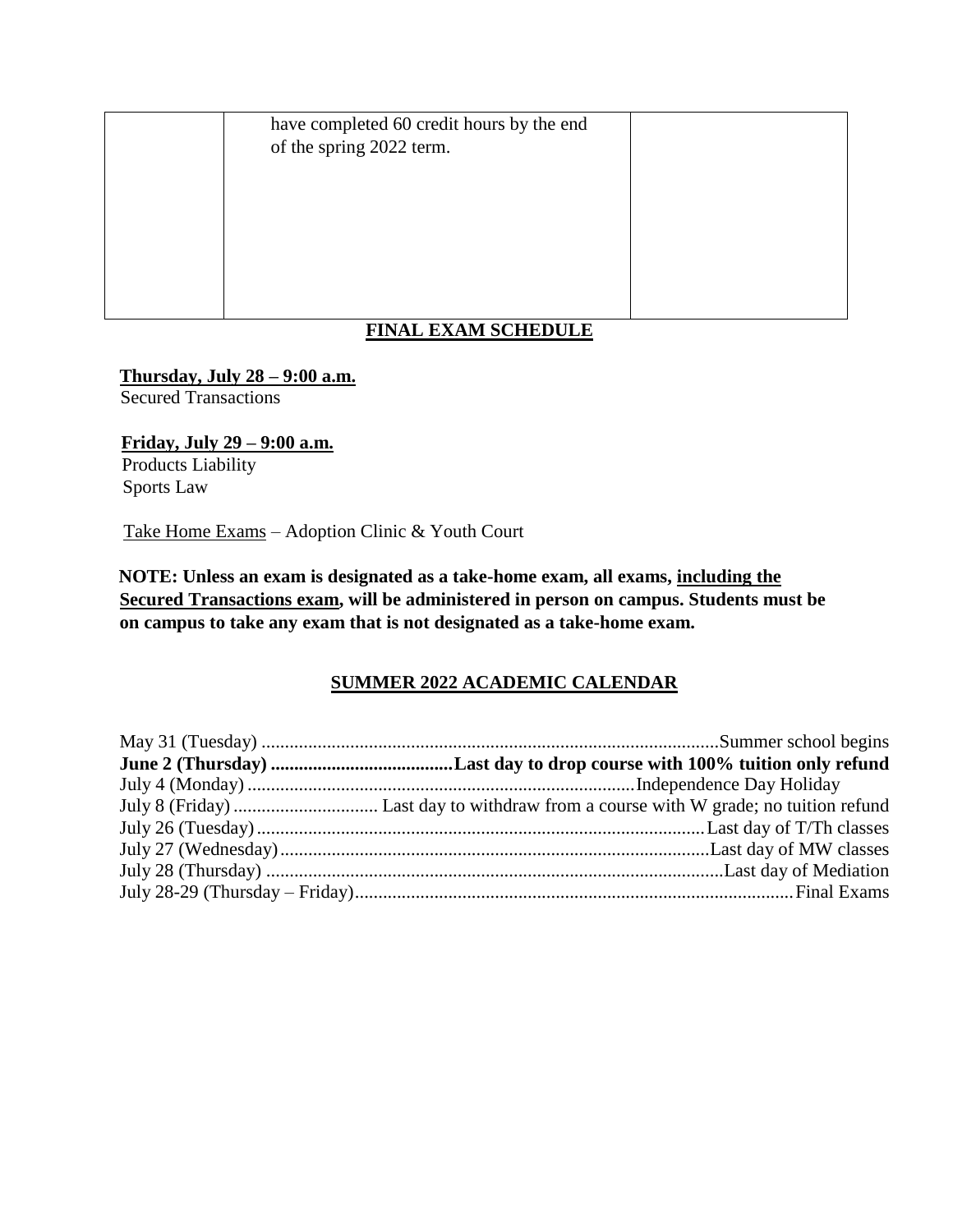### **SUMMER 2022 ADJUNCTS**

**Chad Hutchinson** Chad Hutchinson is a partner in the Jackson office of Butler Snow. He is an experienced trial attorney who has defended clients in the pharmaceutical and medical device industry the majority of his career. He has successfully tried cases to verdict and assisted trial teams for cases in multi-district litigation and various state courts all over the country. Chad recently received the 2018 Burton Award for his published work. He is listed in Best Lawyers in America® and Super Lawyers® and is AV-rated by Martindale-Hubbell®. Chad obtained a J.D., cum laude, from Mississippi College. He obtained both an M.A., cum laude, in Taxation and B.A., cum laude, in Accountancy from University of Mississippi. He is admitted to practice in Mississippi.

**Stephanie Jackson** Stephanie Jackson is a Louisiana native that has found her home in Mississippi. Stephanie is a life-long student-athlete, growing up playing football and basketball, the latter of which earned her a full scholarship to Tougaloo College where she studied English with a minor in Spanish. Upon graduating from Tougaloo, Stephanie joined the AmeriCorps National Civilian Community Corps where she served as a team leader in Denver, Colorado. Following her AmeriCorps service, Stephanie went on to serve her community as a law enforcement officer before enrolling into the Louisiana State University (LSU) Ourso School of Business. Stephanie ultimately decided that a career in law was more desirable and left the LSU Ourso School of Business, accepting a scholarship to the Mississippi College School of Law where she earned her Juris Doctor with a certificate in Business Law and graduated cum laude. Stephanie, however, never left sports. She is a former women's professional football player, retiring as a two-time champion, first-team All-American wide receiver, and a member of Team USA. Stephanie is also a former NFL scout and continues to work alongside the NFL as an NFL Flag Ambassador. Stephanie is currently a member of the New York State Bar Association and a sports attorney with a focus on amateur athletes.

**William E. (Trey) Manhein, III** Trey Manhein currently serves as Chief Financial Officer and General Counsel for LEC, Inc., a company that provides integrated services in automation, interface programming, networking, and fabrication for a wide range of industries, nationally and internationally. Before joining LEC, Inc., he engaged in the private practice of law with extensive experience in business, commercial, bankruptcy, and banking law. He is a graduate of Louisiana State University (2000) and Mississippi College School of Law (2003). He regularly teaches Secured Transactions and Sales and Leasing at MC Law and previously taught Banking Law as an adjunct.

**Ben Watson** Ben Watson is a partner in the Jackson office of Butler Snow. He is Chair of Butler Snow's e-Discovery Advisors team in the Commercial Litigation Group and focuses his practice on director and officer defense, trade secret litigation, contract litigation, intellectual property litigation, administrative law and aviation law. Ben is recognized for his expertise by a variety of publications, including Best Lawyers in America®, Super Lawyers®, and Martindale-Hubbell® (AV®-Preeminent™ Peer Review Rated), and is active in several Bar associations. He is the coauthor of Mississippi Appellate Practice (MLI Press 2021) and also authored an article on the